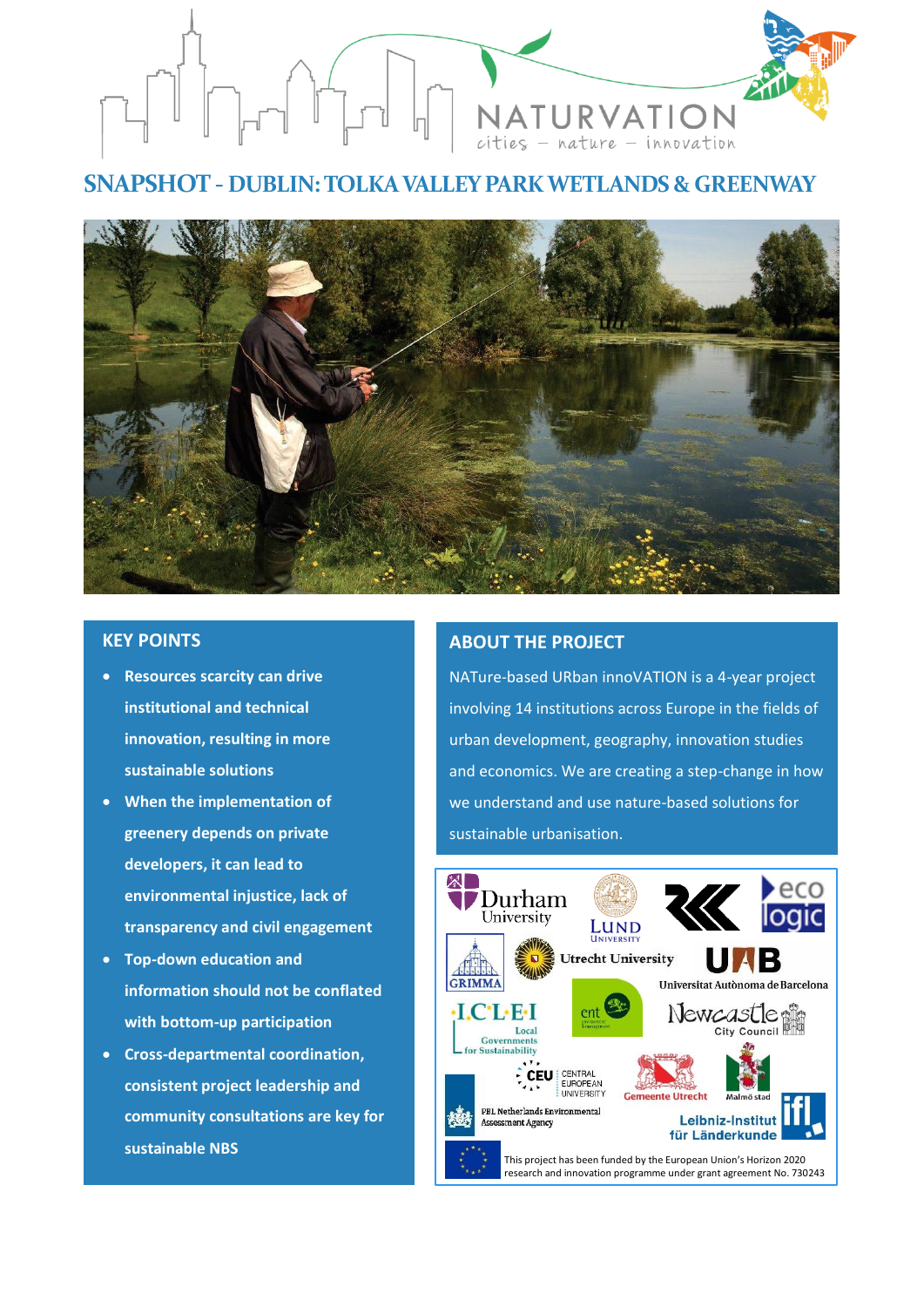

## **Sustainability challenges and opportunities**

**Tolka Valley Park suffers from chronic soil and water pollution. Sustainability policy prioritizes its environmental remediation, altering the function of this green space for surrounding communities.** 

The Tolka River runs through a park on the northern edge of Dublin City, bordering an industrial estate, lowincome residential areas and a newly-developed block of luxury apartments. The northeast of the park was a landfill decommissioned in the 1970s. The rest of the Park was used for illegal dumping and other criminal activities and was stigmatized as an unsafe place for years prior to its regeneration. The park had several environmental challenges. These included *"a typically polluted storm water system (stream) discharging to a well-stocked fishing river via an ornamental pond in a public park"*<sup>1</sup> , and increasingly-frequent flooding in the southeast of the park due to upstream over-urbanisation. While building an integrated wetland to depollute the pond during the 1<sup>st</sup> phase of regeneration (1999-2001) was relatively inexpensive (€40,000), the 2<sup>nd</sup> phase (2009-2013), which included the Greenway and the second set of wetlands, was more costly (more than €3 million) and challenged by the economic crisis of 2008.

#### **Solution story and key actors**

**The regeneration of Tolka Valley Park was led by the Dublin City Council. It resulted in improved ecological quality and enhanced biodiversity while opening the park to a diverse public.** 

Tolka Valley Park feeds into a Special Protection Area (the South Dublin Bay and River Tolka estuary), whose catchment spans three local authorities. The regeneration project involved two Integrated Constructed Wetlands (ICWs) and other soft engineering methods and landscaping improvements. It was strictly led by Dublin City Council (DCC) in the area within its jurisdiction. The first ICW has attenuated pollutants from an underground tributary of the Tolka River, reducing unpleasant odours, enhancing the pond's amenity value, and creating new wetland habitat for biodiversity. Having distinct patches of different plant species results in greater biodiversity and also improves its pollutant-retention capacity. <sup>2</sup> The second ICW absorbs pollution from run-off and slows storm water drainage into the River Tolka. In addition, a cycling and walking path was installed through the park. The transformation of a previously-polluted open space into a much-frequented public park has benefitted the surrounding neighbourhoods. However, socio-economic inequalities and cultural divisions are still reflected in how and by whom the park is used. The stigma of the area persists and the park "*is not used as much as most parks"* since *"it had a bit of an 'antisocial behaviour' problem because of the area that it's in".3*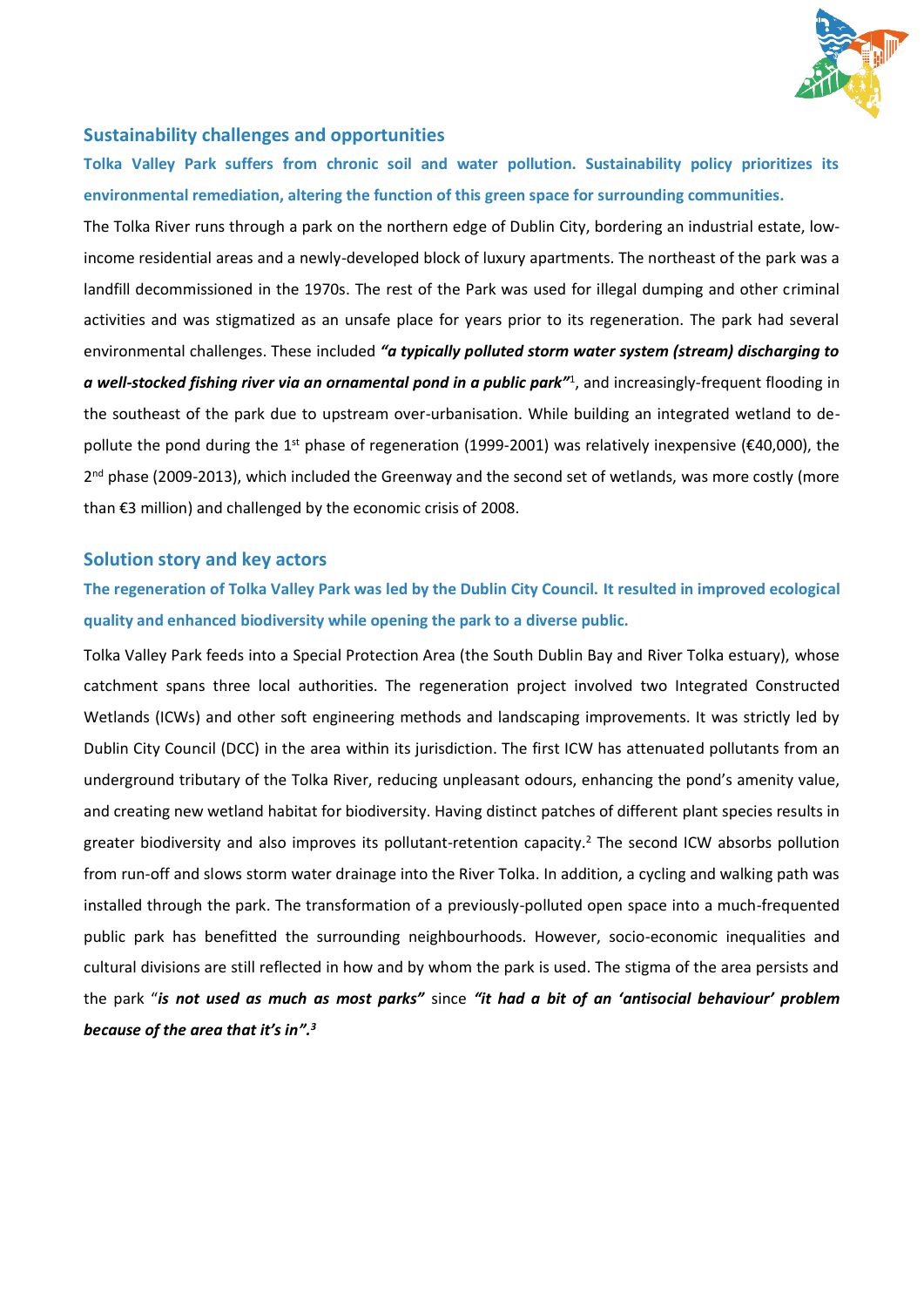



### **Governance strategies**

**Tying NBS to private developments provides funding in the face of budget shortfalls. Making resources available through private finance has implications for institutional decisions and priority-shaping around NBS.**

Whereas the two phases of park regeneration appear as a continuation of the same project idea, the actors and the governance model behind them differ. Institutionally, water quality and habitat considerations, driven by European regulations, guided the overall regeneration effort, especially in the 2<sup>nd</sup> phase. While the first Integrated Constructed Wetland (1999-2001) was designed and implemented entirely by the Council, the Greenway and second set of wetlands (2009-2013) was sub-contracted to a landscape architecture firm. This was seen to have weakened inter-departmental communication in the Council. More importantly, the 2<sup>nd</sup> phase was much more expensive and tied to levies by real estate developers' plans to construct housing along the west side of the park. The overall regeneration has been framed as **"***a green infrastructure route that links urban and peri-urban Dublin communities***"**, *<sup>4</sup>* with the potential for reducing criminality in the area. It also offers *"a stretch of biodiverse parkland, right beside one of Dublin's most troubled communities".<sup>4</sup>* The resulting biodiversity-oriented park focuses on passive recreation, reflecting both regulatory shifts at a European level, and a vision for a park that serves a new type of users, and not the surrounding working-class residents or traveller community that had historically lived in the area.



#### **Business models**

**Private-public partnerships for urban regeneration that include NBS become more prominent at the municipal level, influencing political decision-making.**

A severe recession during the second phase of regeneration delayed implementation and forced the Parks Department to look into alternative funding sources. Including a

cycle path, for example, secured funding from the Transport and Infrastructure Ireland agency. However, *"if it wasn't for the levies, the project probably wouldn't have been possible".<sup>5</sup>* Public-private urban regeneration programs have been proliferating in Ireland since the 1990s; the private sector supplies the finance and secures the economic risk in return for government unlocking land and property for development. <sup>6</sup> However, an elevated sense of entitlement for new residents was detected, as *"people who bought the apartments, and a levy was included for upgrading the area, felt they had paid to have a park".4*